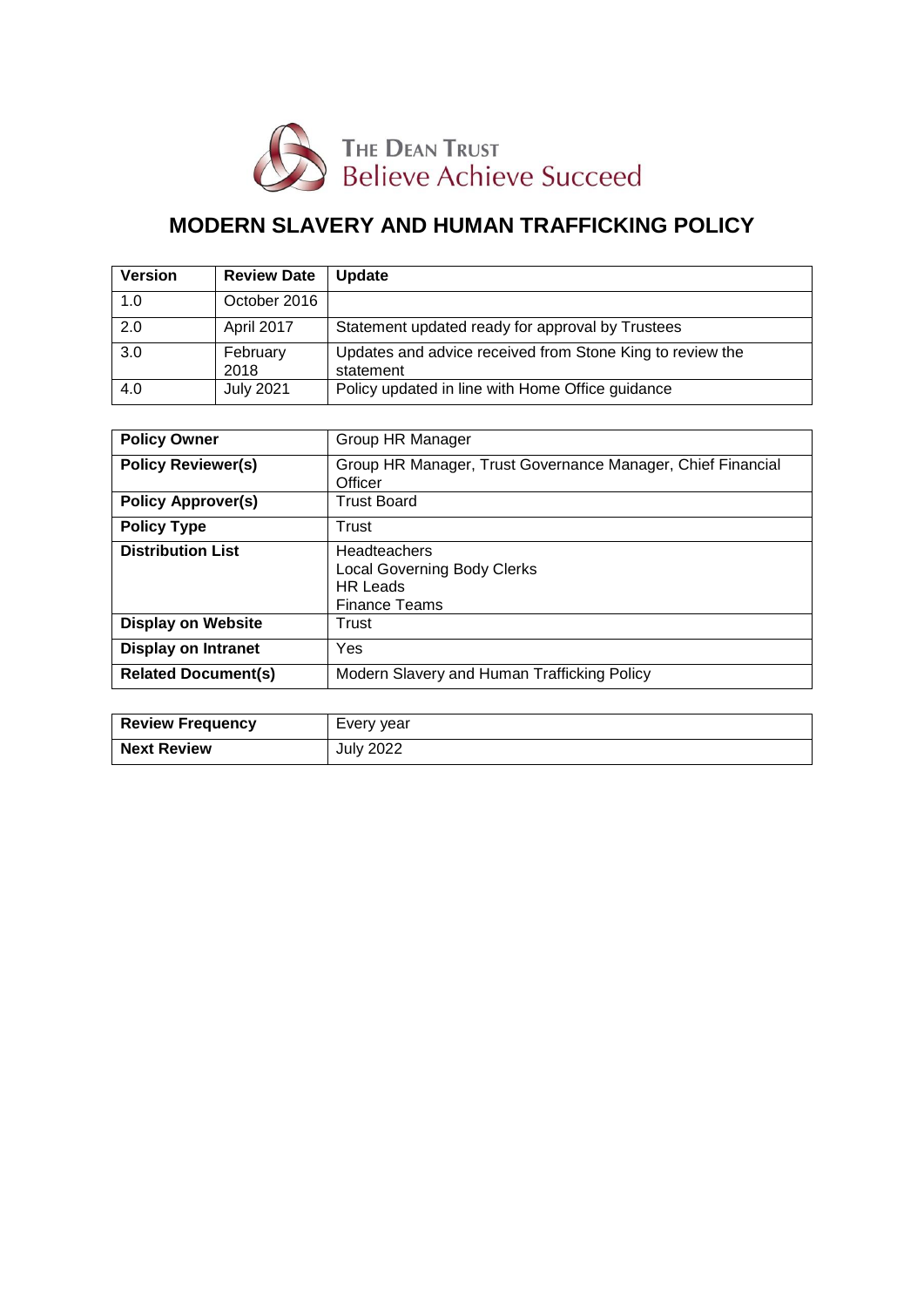## **Contents**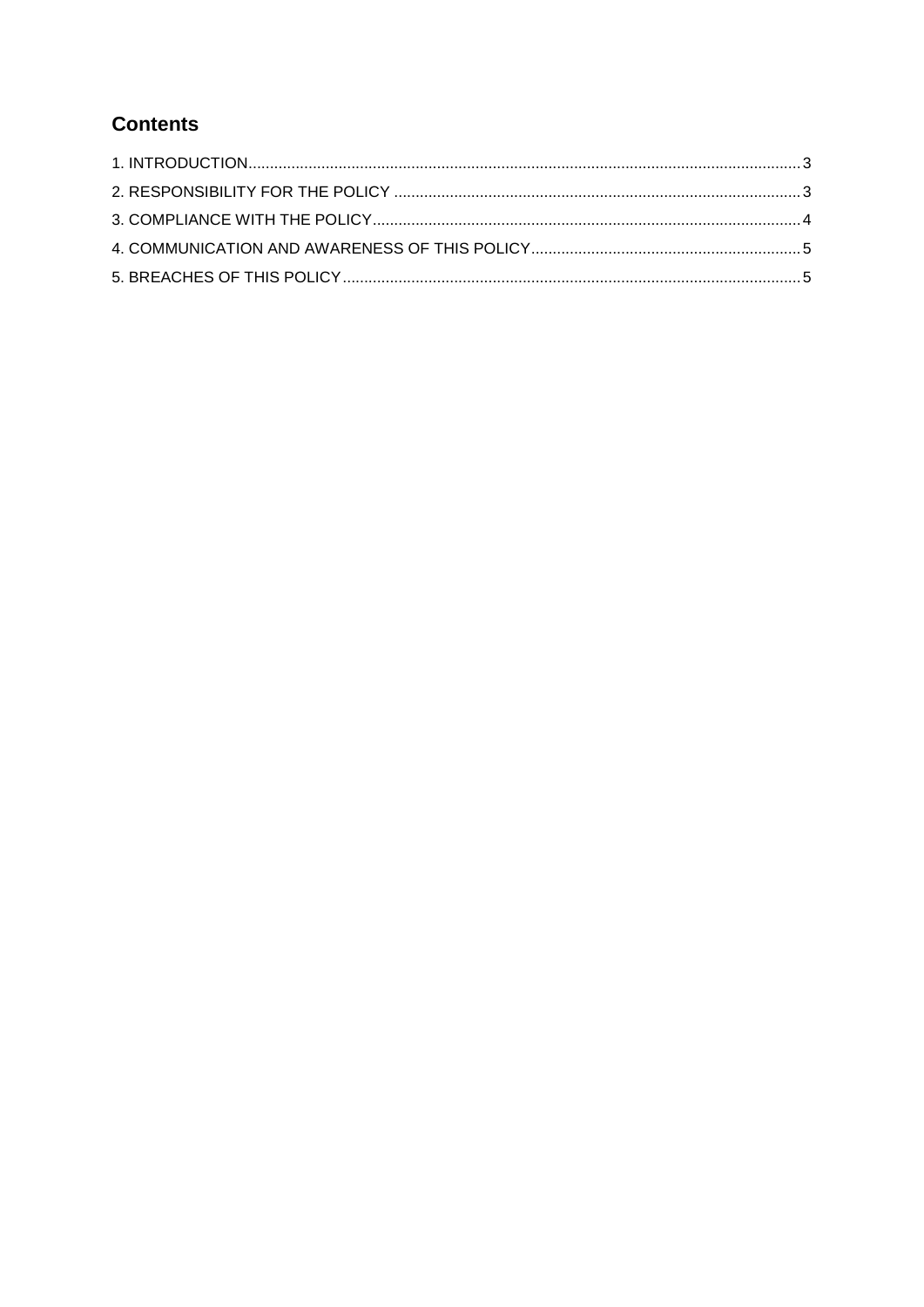### <span id="page-2-0"></span>**1. INTRODUCTION**

- 1.1. Modern slavery is a crime and a violation of fundamental human rights. It takes various forms, such as slavery, servitude, forced and compulsory labour and human trafficking, all of which have in common the deprivation of a person's liberty by another in order to exploit them for personal or commercial gain. The Dean Trust has a zerotolerance approach to modern slavery and is committed to acting ethically and with integrity in all its business dealings and relationships and to implementing and enforcing effective systems and controls to ensure modern slavery is not taking place anywhere within the business or in any of its schools.
- 1.2. The Dean Trust is committed to ensuring there is transparency in its business and in its approach to tackling modern slavery throughout the Trust, consistent with disclosure obligations under the Modern Slavery Act 2015. The Trust expects the same high standards from all its contractors, suppliers and other business partners, and as part of its contracting processes, includes specific prohibitions against the use of forced, compulsory or trafficked labour, or anyone held in slavery or servitude, whether adults or children. The Trust expects all its suppliers to hold their own suppliers to the same high standards.
- 1.3. This policy applies to all persons working for The Dean Trust or on the Trust's behalf in any capacity, including employees at all levels, Trustees, governors, officers, agency workers, seconded workers, volunteers, interns, agents, contractors, external consultants, third-party representatives and business partners.
- 1.4. This policy does not form part of any employee's contract of employment and may be amended at any time.
- 1.5. The Dean Trust pays the national minimum wage to all employees.
- 1.6. The Dean Trust ensures all relevant staff have regular Modern Slavery and Human Trafficking (MSHT) training.
- 1.7. The Dean Trust will not award contracts to suppliers based simply on price, and always considers that way in which the suppliers treat staff and workers.
- 1.8. The Dean Trust ensures that, where practical, contractual arrangements are put in place to ensure that suppliers comply with the Modern Slavery Act.
- 1.9. The Dean Trust uses volunteers who also receive MSHT training and are entitled to expenses (where relevant, for example Governors)

#### <span id="page-2-1"></span>**2. RESPONSIBILITY FOR THE POLICY**

- 2.1 The Trust Board has overall responsibility for ensuring this policy complies with our legal and ethical obligations, and that all those under our control comply with it.
- 2.2 The Chief Executive Officer, the Executive Team and the Trust's Academy Principals/Headteachers have primary and day-to-day responsibility for implementing this policy, monitoring its use and effectiveness, dealing with any queries about it,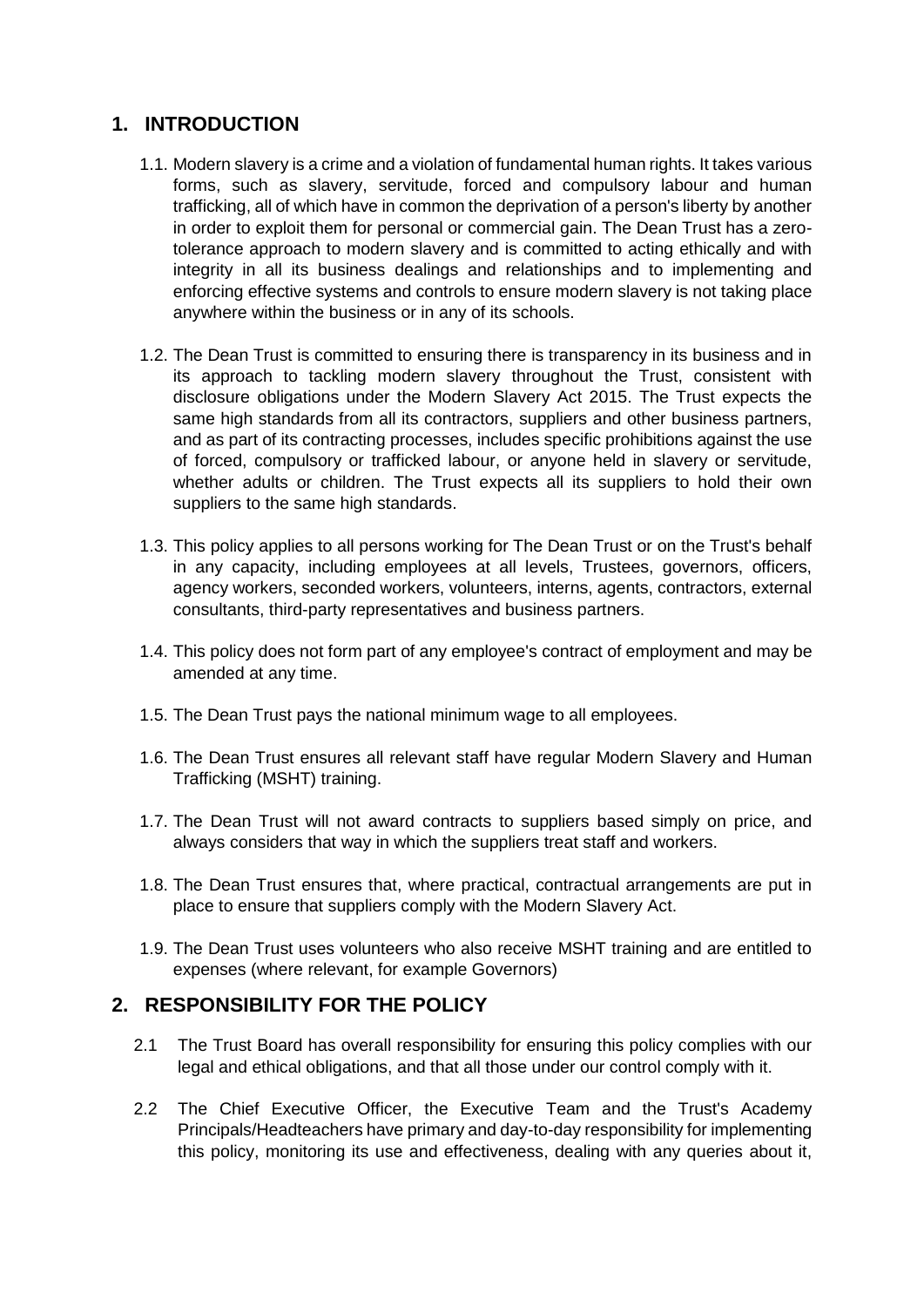and auditing internal control systems and procedures to ensure they are effective in countering modern slavery.

- 2.3 Management at all levels are responsible for ensuring those reporting to them understand and comply with this policy and are given adequate and regular training on it and the issue of modern slavery in supply chains.
- 2.4 Comments, suggestions and queries regarding this policy are encouraged and should be addressed to the Chief Executive Officer or any member of the Trust's Executive Team.

#### <span id="page-3-0"></span>**3. COMPLIANCE WITH THE POLICY**

- 3.1 Employees must ensure they have read, understood and comply with this policy.
- 3.2 The prevention, detection and reporting of modern slavery in any part of the Trust's business or schools is the responsibility of all those working for the Trust or under the Trust's control. Employees are required to avoid any activity that might lead to, or suggest, a breach of this policy.
- 3.3 Employees must notify their line manager, the Chief Executive Officer or any other Executive Team member as soon as possible if they believe or suspect that a conflict with this policy has occurred, or may occur in the future.
- 3.4 Employees are encouraged to raise concerns about any issue or suspicion of modern slavery in any parts of the Trust's business or schools or any supplier tier at the earliest possible stage.
- 3.5 If employees believe or suspect a breach of this policy has occurred or that it may occur they must notify their line manager, the Chief Executive Officer or any other Executive Team member.
- 3.6 Any breach of this policy can alternatively be reported in accordance with the Trust's Whistleblowing Policy (available on the Trust website) as soon as possible.
- 3.7 If employees are unsure about whether a particular act, the treatment of workers more generally, or their working conditions within any tier of the Trust's business constitutes any of the various forms of modern slavery, they must raise it with their line manager OR Chief Executive Officer OR any other Executive Team member.
- 3.8 The Trust aims to encourage openness and will support anyone who raises genuine concerns in good faith under this policy, even if they turn out to be mistaken. The Trust is committed to ensuring no one suffers any detrimental treatment as a result of reporting in good faith their suspicion that modern slavery of whatever form is or may be taking place in any part of the Trust's business or in any of its schools. Detrimental treatment includes dismissal, disciplinary action, threats or other unfavourable treatment connected with raising a concern. If employees believe they have suffered any such treatment, they should inform the Chief Executive Officer or any other Executive Team member immediately. If the matter is not remedied an employee may